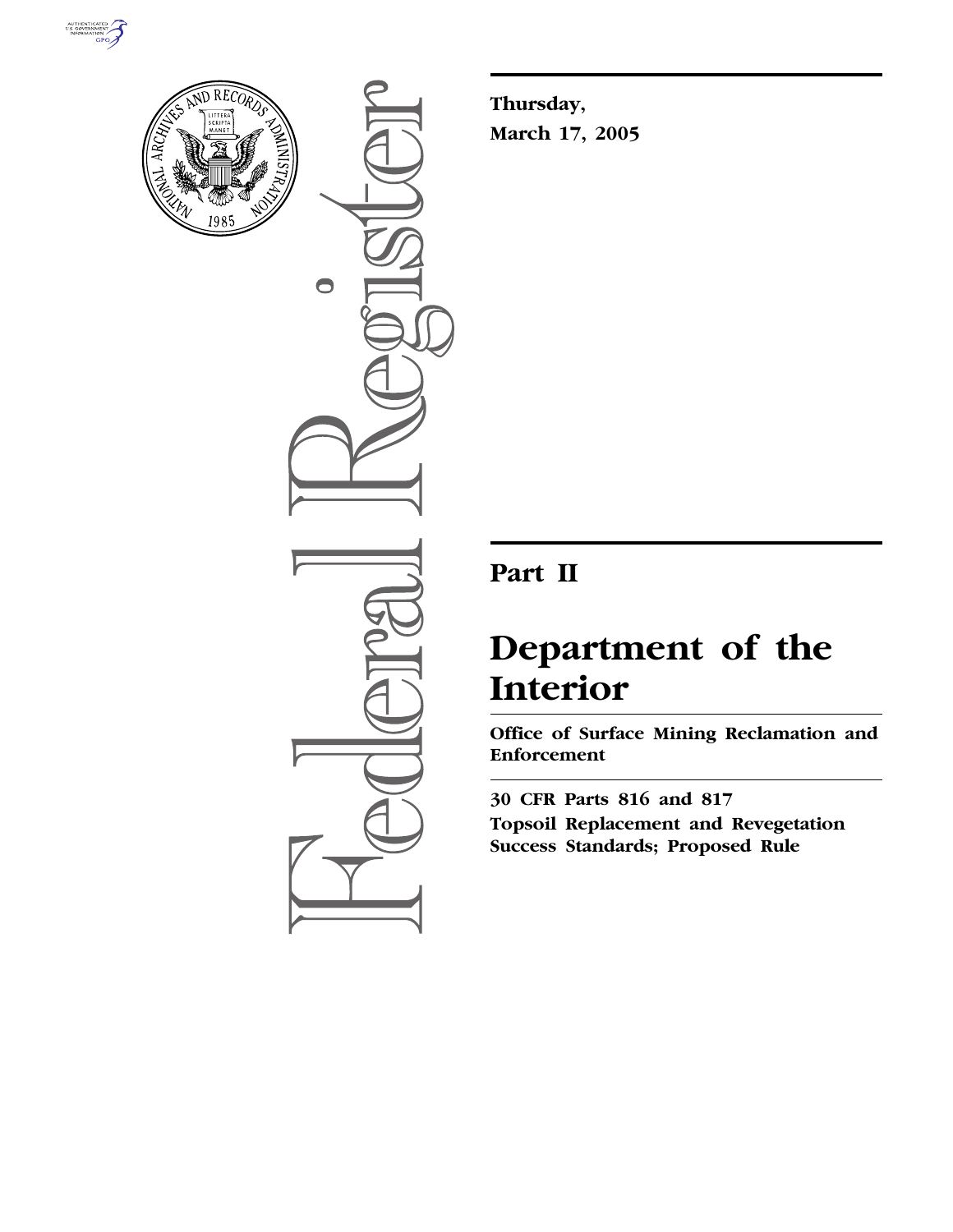# **DEPARTMENT OF THE INTERIOR**

### **Office of Surface Mining Reclamation and Enforcement**

# **30 CFR Parts 816 and 817**

### **RIN 1029–AC02**

# **Topsoil Replacement and Revegetation Success Standards**

**AGENCY:** Office of Surface Mining Reclamation and Enforcement, Interior. **ACTION:** Proposed rule.

**SUMMARY:** We, the Office of Surface Mining Reclamation and Enforcement (OSM), are proposing minor changes to our regulations that govern topsoil replacement and revegetation success standards. These revisions would: Encourage species diversity on reclaimed lands; provide flexibility to States in using new vegetative success standards and sampling techniques; define success standards for undeveloped land; remove shelter belts from the list of postmining land uses subject to success standards; remove what we believe is an impediment to reforestation of mined lands and provide practical means of measuring woody shrubs commonly planted on arid lands in the West; and make the timing of revegetation success measurements in areas receiving 26 inches of annual precipitation or less consistent with those in areas receiving more than 26 inches of annual precipitation.

**DATES:** *Written comments:* Comments on the proposed rule must be received on or before 4:30 p.m., eastern time, on May 16, 2005, to ensure our consideration.

*Public hearings:* Upon request, we will hold a public hearing on the proposed rule at a date, time and location to be announced in the **Federal Register** before the hearing. We will accept requests for a public hearing until 5 p.m., eastern time, on April 7, 2005.

**ADDRESSES:** You may submit comments, identified by docket number 1029– AC02, by any of the following methods:

• Department of the Interior's on-line commenting system: *https:// ocsconnect.mms.gov*. Follow the instructions on the Web site for submitting comments.

• E-mail:

*rules*\_*comments@osmre.gov*. Include docket number 1029–AC02 in the subject line of the message. We encourage you to e-mail your comments; however, our network may not accept

comments from a yahoo.com or a hotmail.com address.

• Mail/Hand Delivery/Courier: Office of Surface Mining Reclamation and Enforcement, Administrative Record, Room 252, 1951 Constitution Avenue, NW., Washington, DC 20240.

• Federal eRulemaking Portal: *http:// www.regulations.gov*. Follow the instructions for submitting comments.

• Docket: You may review the docket (administrative record) for this rulemaking including comments received in response to this proposed rule at the Office of Surface Mining Reclamation and Enforcement, Administrative Record, located in Room 101, 1951 Constitution Avenue, NW., Washington, DC 20240. The Administrative Record office is opened Monday through Friday, excluding holidays from 8 a.m. to 4 p.m. The telephone number is 202–208–2847.

*Instructions:* All submissions received must include the agency name and docket number for this rulemaking. For detailed instructions on submitting comments and additional information on the rulemaking process, see ''III. How Do I Submit Comments On the Proposed Rule?'' in the **SUPPLEMENTARY**

**INFORMATION** section of this document.

**FOR FURTHER INFORMATION CONTACT:** Robert Postle, Office of Surface Mining Reclamation and Enforcement, U.S. Department of the Interior, P.O. Box 46667, Denver, CO 80201; telephone: 303–844–1400, extension 1469. E-mail: *bpostle@osmre.gov*.

#### **SUPPLEMENTARY INFORMATION:**

I. Background Information

- II. What Are The Proposed Rule Changes?
- III. How Do I Submit Comments On The Proposed Rule?
- IV. Procedural Matters and Required Determinations

#### **I. Background Information**

In response to several revegetation issues and questions that have been raised over the years both by the public and internally within OSM, we decided to conduct a public outreach initiative to review and assess our revegetation regulations at 30 CFR 816.111 through .116 and 30 CFR 817.111 through .116. As part of this revegetation outreach initiative, we published a **Federal Register** notice on May 17, 1999 (64 FR 26773), announcing public meetings and soliciting comments, concerns, and new ideas regarding the regulatory performance standards that determine revegetation success. In the notice, we also announced the availability of an OSM concept paper that reviewed various longstanding revegetation issues. The concept paper was made available to interested parties upon

request, via FAX ON DEMAND, and on the Internet at *http://www.osmre.gov*. Ten public meetings were held around the country between May 27 and August 25, 1999. In the Spring of 2003, as a follow-up to this 1999 revegetation initiative, OSM conducted a survey of State regulatory authorities. The survey was designed to determine if the statistical and/or production requirements of the current revegetation regulations at § 816.116 and § 817.116 adversely affect the establishment of a diverse plant community; if there is a continuing need for inclusion of success standards and sampling techniques in a State's approved program; and if there is a need for success standards for the undeveloped postmining land.

In addition to the revegetation initiative and survey, we also established a reforestation outreach initiative that began with three workshops involving Federal and State regulatory personnel, industry representatives, and landowners. These workshops were held between January 1999 and May 2002. As part of this second initiative, we raised the question whether specific OSM regulations act as a disincentive to the choice of forestry as a postmining land use.

Largely as a result of these revegetation and reforestation initiatives and survey, OSM identified five minor revisions that it felt needed to be made to the existing regulations. The proposed revisions would be to the topsoil replacement standards at § 816.22(d)(1)(i) and § 817.22(d)(1)(i); the success standards and sampling techniques requirements at § 816.116(a)(1) and § 816.117(a)(1); the land use categories subject to the success standards of § 816.116(b)(3) and § 817.116(b)(3); the revegetation success standards for trees and shrubs at § 816.116(b)(3)(ii) and § 817.116(b)(3)(ii); and timing of revegetation success measurements at § 816.116(c)(3)(i) and (ii) and § 817.116(c)(3)(i) and (ii). These proposed revisions would, respectively, encourage species diversity on reclaimed land; provide States more flexibility in using additional success standards and sampling techniques; provide success standards for undeveloped land; remove shelter belts from the list of postmining land uses subject to success standards; remove what we believe to be an impediment to the reforestation of mined lands and provide a practical means of measuring woody shrubs commonly planted in the West (the tree and shrub stocking standards); and make the timing of revegetation success measurements in areas receiving 26 inches of annual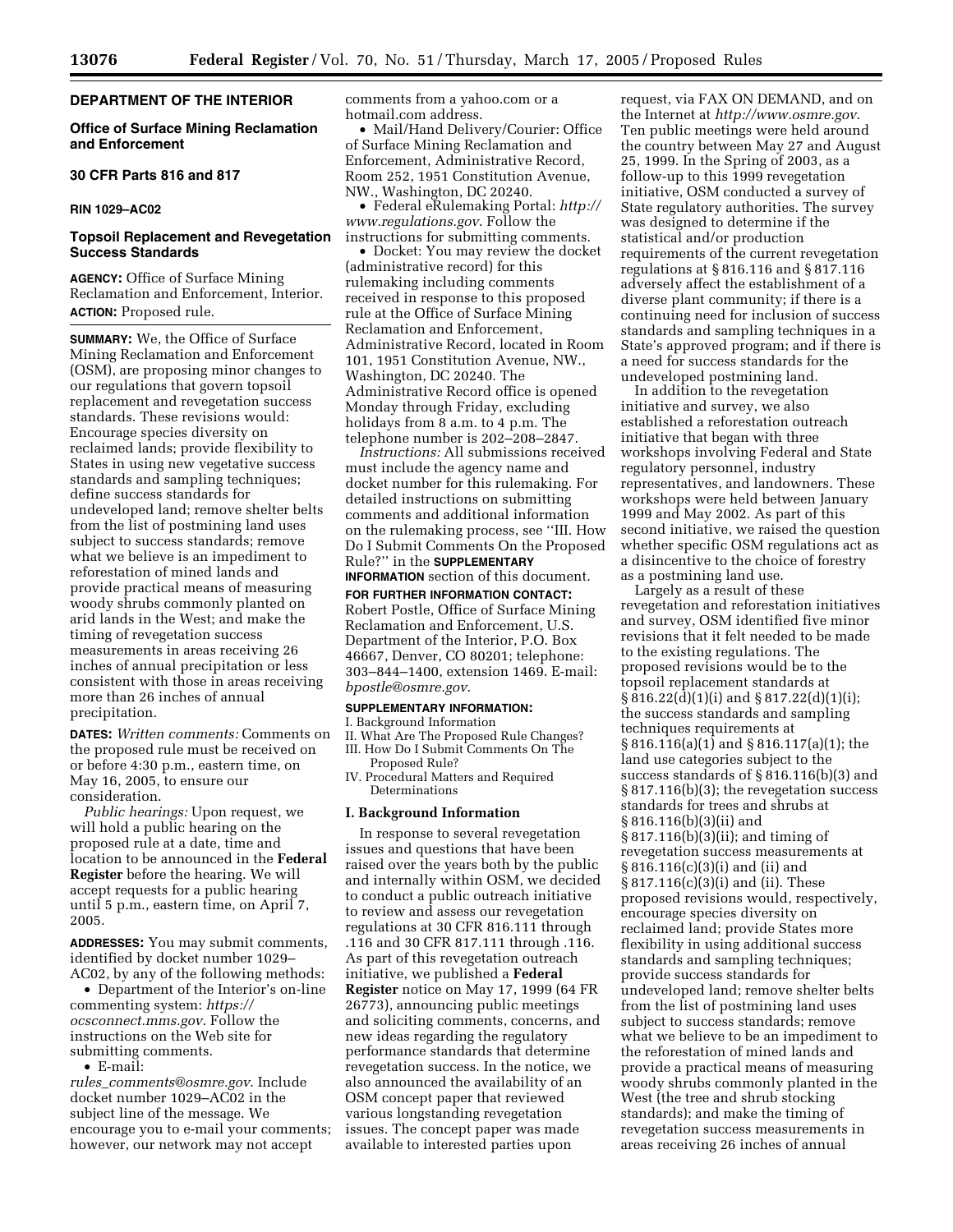precipitation or less consistent with those in areas receiving more than 26 inches of annual precipitation. Since the soil replacement and revegetation success standards are identical for surface and underground mining activities, this preamble will discuss our proposed revisions to part 816 with the understanding that the discussion also applies to our proposed revisions to part 817.

### *II. What Are the Proposed Rule Changes?*

1. Section 816.22(d)(1)(i): Topsoil Redistribution

We are proposing changes to our topsoil redistribution standard in § 816.22(d)(1)(i) in an effort to encourage the growth of the diverse vegetative cover required by both section 515(b)(19) of the Surface Mining Control and Reclamation Act of 1977 (SMCRA or the Act) and its implementing regulations at § 816.111(a)(1). Our current topsoil redistribution regulations at § 816.22(d)(1)(i) require that topsoil be replaced in a manner that ''achieves an approximately uniform, stable thickness consistent with the approved postmining land use \* \* \*.''

The § 816.22(d)(1)(i) requirement that topsoil be replaced to an approximate uniform thickness has proven to be particularly appropriate when the approved postmining land uses are, for example, commercial forestry or cropland, which involve a single species vegetative cover in a managed agricultural environment. However, when the approved postmining land uses are wildlife habitat or grazingland (rangeland) that require satisfaction of specified vegetative diversity standards for bond release, the  $\S 816.22(d)(1)(i)$ requirement that topsoil be replaced to an approximate, uniform thickness may often work against the achievement of those vegetative diversity standards. This is because a plant community that will sustain itself without constant management input is, to a considerable degree, a function of the physical and chemical characteristics of the soil upon which it is growing. In turn, topsoil depth is one of the several physical characteristics that can easily be varied to encourage the desired species diversity. Accordingly, we propose to revise our topsoil redistribution regulations at  $\S 816.22(d)(1)(i)$  to allow soil thickness to be varied to the extent that such variation encourages the specific revegetation goals identified in the permit. As explained in more detail at the end of this section, the proposed topsoil revision will allow topsoil to be distributed at variable thicknesses when

such variations will encourage the development of the diverse plant community required for a specific postmining land use.

When we first promulgated our topsoil regulations over 20 years ago, we noted that two commenters had objected to the proposed uniform thickness requirement as being a design standard, not a performance standard. 48 FR 22092 (May 16, 1983). These commenters warned that the rule's uniform soil thickness requirement could lead to a monoculture vegetative community rather than a diverse native species community. We did not accept this comment, responding that topsoil thickness is but one of several factors affecting plant growth and species diversification. We stressed, with words that suggested our awareness of the significant practical problems that could be posed by a variable thickness requirement, that soil horizons commonly develop in variable thicknesses and abrupt changes occur within short linear distances. In consideration of these facts, the 1983 rule required that soil be redistributed to an ''approximately uniform, stable thickness consistent with the approved postmining land uses \* \* \*.'' We characterized this rule language as a ''common sense approach to provide a workable standard that would sufficiently protect the environment and achieve the goals of the Act.'' 48 FR 22097 (May 16, 1983).

More recently, in response to OSM's 1999 revegetation outreach effort, commenters again questioned the appropriateness of the § 816.22(d)(1)(i) provision, which they interpreted as requiring that topsoil always be redistributed to a uniform thickness. These commenters stated that uniform soil thickness tends to promote a limited number of species in the vegetative cover while variable soil thicknesses tend to promote a more diverse vegetative community. The truth of this proposition has been born out by the experience of OSM agronomists and is consistent with well-established principles of soil-plant relationships. On this basis, we propose to revise our regulations at  $\S 816.22(d)(1)(i)$  by adding a sentence that would expressly allow soil thickness to be varied to the extent such variations help to meet the specific revegetation goals identified in the permit. We would also insert the word ''when'' between the words ''thickness'' and ''consistent'' in the existing language of § 816.22(d)(1)(i). This insertion should make clear that the uniform soil thickness provision is a function of the approved postmining land use, contours, and surface water

drainage systems, and is not, in itself, an inflexible requirement. Section 816.22(d)(1)(i), as revised, would read as follows: ''Achieves an approximately uniform, stable thickness when consistent with the approved postmining land use, contours, and surface-water drainage systems. Soil thickness may also be varied to the extent such variations help meet the specific revegetation goals identified in the permit.''

In these proposed revisions to § 816.22(d)(1)(i), which would allow but not require non-uniform redistribution of topsoil, we seek to avoid the very practical redistribution problems discussed in the 1983 preamble. 48 FR 22097. While the uniform topsoil redistribution standard of that rule has generally worked quite well, the proposed revisions to that standard are intended to provide the operator with another tool for encouraging the development of the diverse plant communities required of specific postmining land uses. For example, if the designated postmining land use was fish and wildlife habitat, and the desired plant communities were a mixture of grasslands with interspersed shrub and trees areas for wildlife cover, then the permit could describe the use of variable topsoil thickness to ensure the establishment of grasses on thicker soils and trees and shrubs on thinner soils. The fact that the permit applicant must clearly set forth the justification for any non-uniform redistribution of topsoil should largely protect against potential abuse. This rule would not affect existing topsoil salvage requirements.

#### *2. Section 816.116(a)(1)*

Removal of requirement that only revegetation success standards and measurement techniques that have been approved as part of regulatory programs through the Federal rulemaking process may be used to document whether revegetation has been successfully attained.

#### Introduction

Our regulation at § 816.116(a)(1), which we adopted on September 2, 1983 (48 FR 40160), requires regulatory authorities to select standards for determining revegetation success and statistically valid sampling techniques to demonstrate whether the selected standards have been achieved at reclaimed mine sites. It also requires that the standards and sampling techniques from which these selections are made be approved as part of State regulatory programs, which in essence requires compliance with the Federal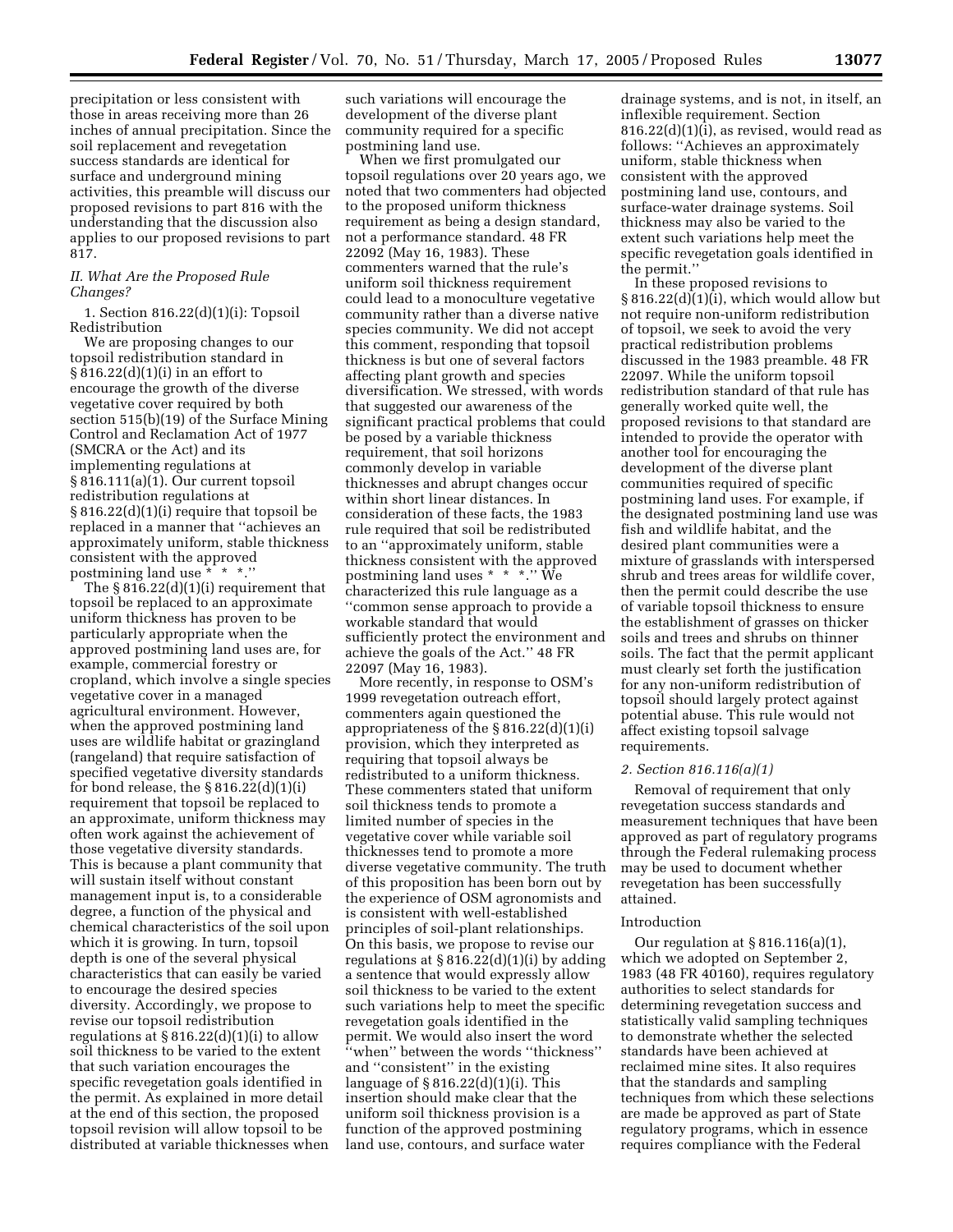rulemaking process that governs the review and approval of regulatory programs and program amendments.

Revegetation success standards set out the type, nature, density, and distribution of plants that a permittee must reestablish on the disturbed areas of a minesite and the length of time that the plants must be in place before they may be counted for purposes of determining whether the standard has been met. Revegetation success standards include both qualitative and quantitative elements.

Qualitative elements include most of the items listed in § 816.111, which focuses on the kind of plant species to be established (based on their suitability for the postmining land use and the other factors listed, such as permanence, diversity, and seasonality). In some cases, they also may include species diversity, the type and condition of plants that may be counted for purposes of evaluating revegetation success, the spatial distribution of various types of plants on the reclaimed area (when evaluating diversity), and a determination of whether vegetative ground cover is adequate to control erosion.

For the purposes of this preamble, the quantitative elements of revegetation success standards consist of the three parameters listed in § 816.116(a)(2): ground cover, production, and stocking. Ground cover is defined in § 701.5 as the percentage of the land surface that is overlain by either aerial parts of plants (generally live leaves and stems) or naturally produced litter (dead leaves and stems). Production refers to the quantity of a particular part or parts of the plants grown on a site. The most common production standards are row crop yields (*e.g.,* bushels of corn per acre) and the amount of hay or forage produced (*e.g.,* tons of hay per acre, adjusted for moisture content, or the average weight of oven-dried clippings from sample plots). Stocking is a measure of the density of woody plants, generally the number of trees (and sometimes shrubs) per acre. Consistent with the precedent established in our 1979 rules (*see* 30 CFR 816.116(b)(3) [1979]), we interpret the requirement in § 816.116(a)(1) and (2) that revegetation success be evaluated using statistically valid sampling techniques as applying only to the standards for the three parameters mentioned in paragraph (a)(2): ground cover, production, and stocking.

Standards for success and statistically valid sampling techniques must comply with the requirements of  $\S 816.116(a)(2)$ and (b). As discussed in above, paragraph (a)(2) of those rules requires

that revegetation success standards include the parameters of ground cover, production, and stocking to the extent that those parameters are appropriate for the type of vegetation associated with the postmining land use. It also requires that those parameters be evaluated using sampling techniques with a 90 percent statistical confidence interval. These sampling techniques are needed because, with the exception of wholefield harvest of hay and grains, it is rarely practical to count every qualifying plant or plant part on the minesite being evaluated. Use of appropriate statistical methods will ensure that the estimate (average of all sample plots measured) of the true value of the vegetation parameter being evaluated is correct a specified percentage of the time. For example, if the estimate of the site's ground cover, as determined by the average of ground cover measurements from individual plots within the site, is valid at the 90 percent confidence level, that estimate will represent the true value, or actual ground cover of the entire site, 9 out of 10 times.

The numerical standards for the parameters mentioned in paragraph (a)(2) must be representative of the values for those parameters on unmined lands in the area. For example, crop yields from reclaimed lands must be equivalent to yields from similar unmined lands in the vicinity of the operation. Paragraph (b) of § 816.116 specifies which of the three parameters must be included in revegetation success standards for various postmining land uses (cropland; pastureland; grazingland; fish and wildlife habitat; recreation, shelterbelts, or forestry; and areas to be developed for industrial, commercial, or residential use). It also establishes additional criteria that the revegetation success standards for the parameters associated with those land uses must meet. Finally, it provides that only the ground cover parameter will apply when an operation remines and reclaims previously mined areas that had not been reclaimed to permanent program standards.

Examples of revegetation success standards established pursuant to this rule include a requirement that a minimum percentage of vegetative ground cover be established on the reclaimed area, a minimum stocking requirement for woody plants (a specified number of qualifying trees or shrubs per land unit), minimum crop yields per land unit, and minimum forage production per land unit. Success standards may be established in a variety of ways, including (1) on a program-wide basis, (2) through the use

of technical guides such as average county crop yield statistics collected by the National Agricultural Statistics Service or other State or Federal agencies, or (3) the use of reference areas, in which measurements of pertinent vegetative parameters from the reclaimed area are compared with measurements from an undisturbed area with weather, soil, slope, aspect, and other characteristics similar to those of the reclaimed area before it was mined.

Paragraph (a)(2) of § 816.116 requires the use of objective, statistically valid sampling techniques to document whether revegetation success standards for the parameters of ground cover, production, and stocking have been achieved. This requirement does not apply to the other elements of the evaluation of revegetation success required by the introductory paragraph of § 816.116(a), such as species composition and diversity. Specifically, all such techniques must use a 90 percent confidence interval; *i.e.,* a onesided test with a 0.10 alpha error. Examples of statistically valid sampling techniques include the point-intercept and line-intercept methods of measuring ground cover; harvest of sample plots to measure crop production; weighing oven-dried clippings from sample plots to determine forage production on pasture and grazingland; and belt transect and point-centered quarter methods to measure stocking of woody plants.

We remain satisfied with this approach to documenting the success of revegetation. However, the rule we adopted in 1983 allows use of only those revegetation success standards and measurement techniques that have been incorporated into the approved regulatory program. *See,* § 816.116(a)(1). We propose to remove that requirement. The criteria in  $\S 816.116(a)(2)$  and (b) would continue to govern the selection of appropriate revegetation success standards and measurement techniques for ground cover, production, and stocking. Furthermore, as provided in § 780.18(b)(5)(vi) and § 784.13(b)(5)(vi), each permit application must specify the particular revegetation success standards and measurement techniques that will be used to document successful revegetation at that site.

As explained in more detail below, there are a number of reasons why we no longer believe that revegetation success standards and measurement techniques need to be included in the approved regulatory program. First, ongoing research findings and technological advances sometimes provide a basis for refining success standards and modifying or improving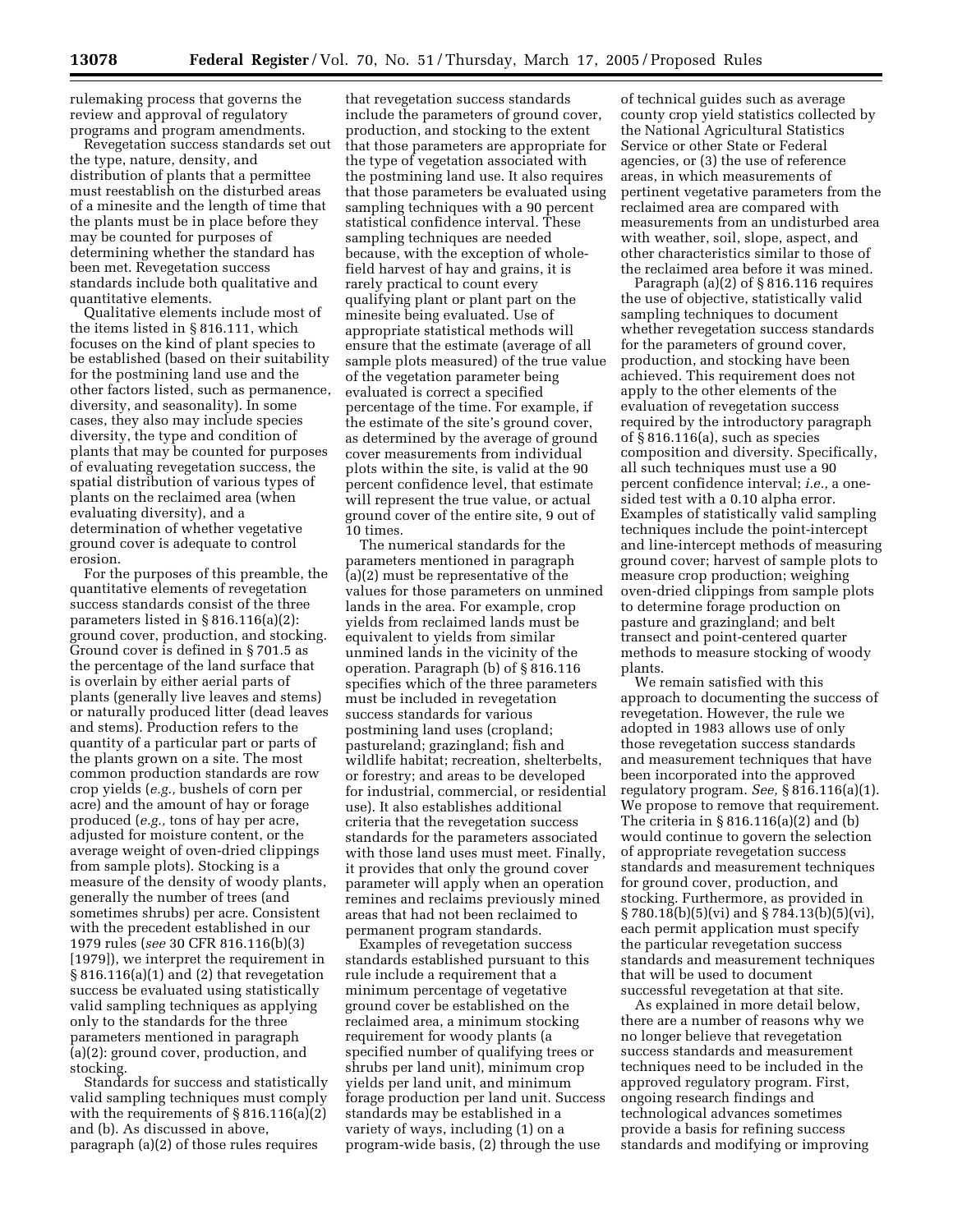sampling techniques. However, the relatively cumbersome State-program amendment process may discourage States from utilizing those research findings and technological advances to adopt new and improved sampling techniques and modified revegetation success standards. Second, from the beginning of the program, we have recognized that appropriate revegetation success standards may vary greatly, even within a State, depending upon the range of land uses, climates, soils, etc. that occur. Third, our regulations do not require that sampling techniques and technical standards used to meet other program requirements be incorporated into an approved regulatory program.

Finally, of all the Federal regulatory programs, only the one for Tennessee (*see* 30 CFR 942.816(f) and 942.817(e)) includes specific revegetation success standards. None of the Federal regulatory programs includes specific measurement techniques for documenting revegetation success. Our experience in the three Federal programs that have jurisdiction over active mining operations (Tennessee, Washington, and the Indian lands program) indicates that the absence of specific standards and techniques in those programs has not resulted in inadequate revegetation of mined lands, in an inability to ensure documentation of attainment of revegetation success, or in determinations that are inconsistent with other determinations either within the State or program or with those in other States.

We believe that allowing States to select revegetation success standards and sampling techniques without requiring prior approval of those standards and techniques through the program amendment process would better enable States and operators both to keep up with technological advances and to tailor success standards to local conditions. The existing requirement that those standards and techniques comply with the detailed criteria of § 816.116(a)(2) and (b) should ensure that the success standards and sampling techniques used in the various States will provide similar degrees of proof that adequate reclamation has been achieved.

Statutory and Regulatory Background the Revegetation Provisions of SMCRA

Section 515(b)(19) of SMCRA mandates that surface coal mine operators ''establish on the regraded areas, and all other lands affected, a diverse, effective, and permanent vegetative cover \* \* \* capable of selfregeneration and plant succession at least equal in extent of cover to the

natural vegetation of the area \* \* \* .'' 30 U.S.C. 1265(b)(19).

Section 515(b)(20) requires the surface mine operator to ''assume the responsibility for successful revegetation, as required by paragraph (19) above, for a period of five full years after the last year of augmented seeding, fertilizing, irrigation, or other work in order to assure compliance with paragraph (19) above, except in those areas or regions of the country where the annual average precipitation is twenty-six inches or less, then the operator's assumption of responsibility and liability will extend for a period of ten full years after the last year of ten iun years and ... irrigation, or other work \* \* 30 U.S.C. 1265(b)(20).

Section 516(b)(6) requires underground mining operators to ''establish on regraded areas and all other lands affected, a diverse and permanent vegetative cover capable of self-regeneration and plant succession and at least equal in extent of cover to the natural vegetation of the area \* \* \*.'' 30 U.S.C. 1266(b)(6).

#### The Revegetation Provisions of the Current Rule

The Secretary has fleshed out these statutory performance standards for revegetation with detailed regulatory ones found at §§ 816.111 through 816.116. In doing so the Secretary concluded that there was no reason to establish differing standards for surface and underground mining. 48 FR 40140 (September 2, 1983). In particular, § 816.116 sets out at some length the parameters to be used to document the success of revegetation and how those parameters are to be measured.

Section 816.116(a)(1), which we propose to remove in part, requires that the regulatory authority select revegetation success standards and statistically valid sampling techniques and include those standards and techniques in the approved regulatory program: ''Standards for success and statistically valid sampling techniques for measuring success shall be selected by the regulatory authority and included in an approved regulatory program.''

We propose to remove the phrase ''and included in an approved regulatory program'' and retain only the requirement that the regulatory authority select revegetation success standards and statistically valid sampling techniques. We anticipate that the States will continue to put the success standards and statistically valid sampling techniques in an internal guidance document for use by operators in developing permit applications.

Sections 816.116(a)(2) establishes certain criteria for the revegetation success standards and sampling techniques: ''Standards for success shall include criteria representative of unmined lands in the area being reclaimed to evaluate the appropriate vegetation parameters of ground cover, production, or stocking. Ground cover, production, or stocking shall be considered equal to the approved success standard when they are not less than 90 percent of the success standard. The sampling techniques for measuring success shall use a 90-percent statistical confidence interval (*i.e.,* one-sided test with a 0.10 alpha error).''

Section 816.116(b) sets out more specific criteria for revegetation success standards based on the land's previous mining history and the approved postmining land use.

# The Reasons We Adopted Objective Measurements and Tests for Documenting the Success of Revegetation

The existing regulation at § 816.116(a)(1) requiring that the regulatory authority select standards for revegetation success and statistically valid sampling techniques and include those standards and techniques in the regulatory program was proposed March 23, 1982 (47 FR 12596), and adopted September 2, 1983 (48 FR 40150). The rule was intended to address at least two potentially competing considerations when determining the success of revegetation: (1) The need to reflect local soils and climatic conditions and (2) the need for consistent determinations both between States and within a particular State— ''The proposed regulations would require the regulatory authority to develop standards that reflect the capabilities of local soils and climatic conditions. Minimum standards and acceptable sampling techniques would become parts of State programs and would be subject to approval by OSM. OSM believes this arrangement will enable States to tailor success standards to local conditions and at the same time will assure that, regardless of State, all selected standards will provide similar degrees of proof that adequate reclamation has been achieved.'' Preamble to proposed rule. 47 FR 12596, 12599 (March 23, 1982).

The 1979 rule required the use of either reference areas or technical standards published by the U.S. Department of Agriculture or the U.S. Department of the Interior to evaluate ground cover and productivity. *See* 30 CFR 816.116(a) and (b)(1) (1979). The 1983 rule allowed States to select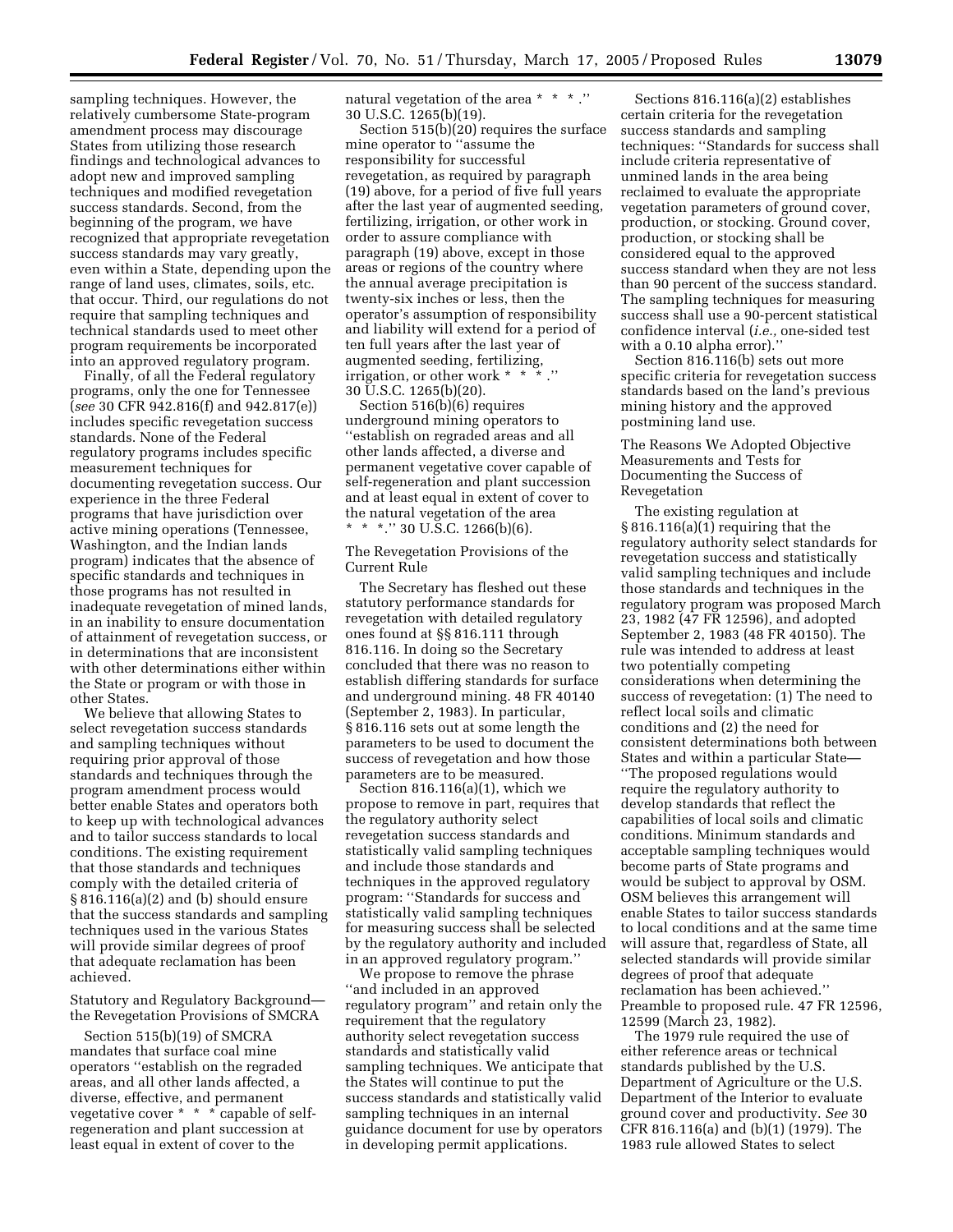technical standards from any source or, if desirable, to develop new standards. In response to comments that the proposed rules would leave individual States without guidance when determining minimum acceptable standards for revegetation success, OSM stated in the preamble to the final rule that ''[t]his rulemaking reaffirms OSM's position that the primary responsibility for regulating surface mining and reclamation operations should rest with the States. Federal rules must be capable of nationwide application. The absence of detail in the Federal rules is not a weakening of revegetation requirements but reflects that the rules are designed to account for regional diversity in terrain, climate, soils, and other conditions under which mining occurs.'' Preamble to final rule. 47 FR 40140 (September 2, 1983).

OSM believed that the flexibility provided by the new rule would not adversely impact the consistency and reliability of results: ''Proposed § 816.116(a)(1) would require the use of statistically valid sampling techniques for measuring success. Under the proposal, the sampling procedures would be chosen by the regulatory authority. OSM believes that the use of statistically valid sampling techniques would aid regulatory authorities in making consistent decisions regarding performance bond release and provide standardized inspection techniques sought by mine operators.'' Proposed rule. 47 FR 12596, 12599 (March 23, 1982).

In the preamble to the final rule, OSM described how these measurement techniques might work: ''Under this rule, the method of sampling vegetation could vary depending upon the precise standard for success included in the State program. In this manner, both an ''ecologically sound'' and ''scientifically acceptable'' technique for measuring the success of revegetation can be developed. On sparsely vegetated lands, sampling may be limited to gathering data for estimates of total vegetative ground cover. There also may be circumstances where, with the approval of the regulatory authority, historical data collected for the same cover type within the region can be used, rather than reference-area data. In the East, 100 randomly located point-frequency observations will usually provide an acceptable sample size for the estimation of vegetative ground cover. Small sample sizes are associated with large statistical error which can make a test for revegetation success meaningless. OSM has not stated a level of sampling precision in the final rules but will instead evaluate on a case-bycase basis the adequacy of predetermined sample sizes or methods of sample size selection proposed for use in State programs.'' Preamble to final rule. 47 FR 40140, 40150 (September 2, 1983).

The Reasons for Removing the Requirement That Success Standards and Statistically Valid Sampling Techniques Be Approved as Part of the Regulatory Program

a. The requirement to include success standards and sampling techniques for revegetation in approved regulatory programs is unnecessarily burdensome.

In the years since adoption of the 1983 rule, as discussed below, we have found that the requirement that revegetation success standards and statistically valid sampling techniques, including modifications to those standards and techniques, be approved as part of the regulatory program imposes a significant and unnecessary burden on both OSM and the States.

Further, this requirement may discourage the utilization of new and improved sampling methods based on new technologies or research by academia and government agencies. For example, in the West, the Western Region Coordinating Center has been working with representatives of State regulatory authorities in the region to develop resources such as success/ failure charts and handbooks on successful practices. In the Western region, improvements in statistical tools, such as the application of nonparametric statistics and use of the ''reverse'' null hypothesis, as well as the commonly used classical null hypothesis and parametric statistics, have increasingly allowed revegetation specialists to more accurately evaluate and compare relatively sparse and irregularly distributed premining and postmining vegetation. Similarly, new techniques using computers and satellite-based remote sensing tools now can be used to more accurately evaluate vegetation characteristics of premining lands, and perhaps in the future, postmining lands. In the future, it may be possible to use these tools to document vegetation diversity that may not be apparent from random design sampling grids. More and more frequently, remote sensing tools are being used to evaluate premining vegetation mosaics. The Western Region Coordinating Center is encouraging States and operators to develop and experiment with new tools and techniques such as multi-spectral remote sensing, to document plant diversity and more accurately reflect the composition of plant communities. In

the Appalachian Region OSM is working with the State of West Virginia and academia to demonstrate the utility and suitability of the plate method for evaluating herbaceous productivity on reclaimed lands.

The time and resources required by the State program amendment process, however, discourage updating approved standards and techniques. Because of the time and resources required by the program amendment process, States forfeit flexibility to make changes that may be more accurate measures of revegetation success. Review of OSM's program amendment records indicates that processing of revisions to approved success standards and sampling techniques takes an average of approximately 4.5 months and can range from 2.5 months to 7 months, not taking into account the time it takes States to prepare the program amendment submission. The amendment process, codified at § 732.17, requires publication of a proposed rule in the **Federal Register**, a period for public comment, review of the standards and sampling techniques for consistency with the requirements in § 816.116, identification of any deficiencies to the regulatory authority, response from the State, possible reopening of the comment period, development of a draft final rule, Solicitor review of that final rule, and publication of the final rule in the **Federal Register** as part of the approved State regulatory program. The concern that in 1983 led OSM to reject national standards and sampling techniques in favor of local standards and techniques supports the more flexible approach that we are proposing here. 47 FR 12599 (March 23, 1982).

Moreover, our regulations do not require that sampling techniques used to meet other program requirements, such as the collection of geologic data and evaluation of overburden characteristics under § 780.22 or the models used to prepare the determination of the probable hydrologic consequences of mining under § 780.21(d), be approved as part of the regulatory program. Nor do they require that other technical standards, such as the definition of material damage to the hydrologic balance needed to prepare the cumulative hydrologic impact assessment under § 780.21(g), be approved as part of the regulatory program. Instead, regulatory authorities generally deal with these issues by preparing technical guidance documents. We have found this approach to be highly effective, both in States with approved State programs and in States where OSM is the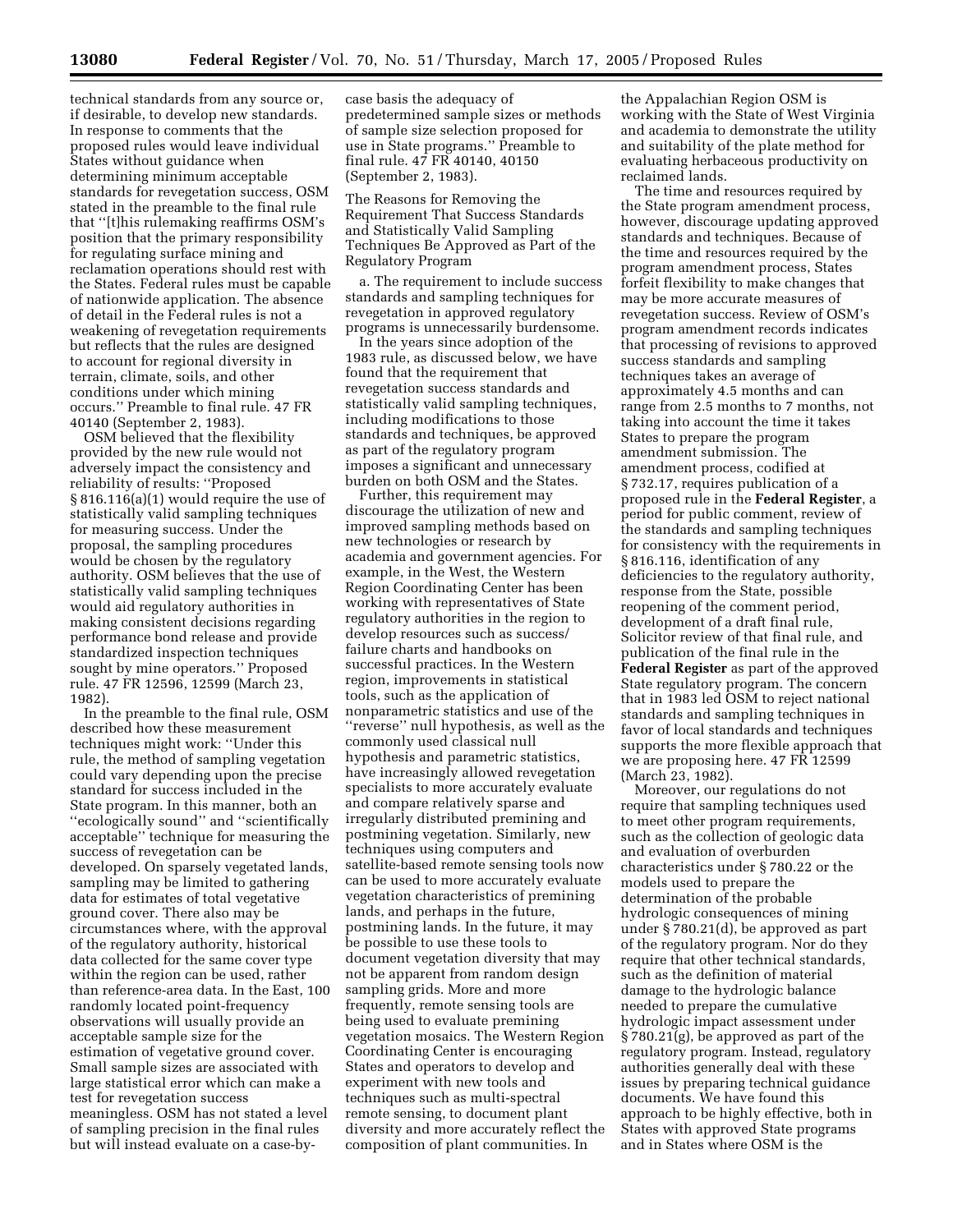regulatory authority, such as Federal program States and on Indian lands.

Finally, of all the Federal regulatory programs, only the one for Tennessee (*see* 30 CFR 942.816(f) and 942.817(e)) includes specific revegetation success standards. None of the three Federal programs that have active mining (Tennessee, Washington, and the Indian lands program) include specific vegetation sampling techniques. The Tennessee program at 30 CFR 942.816(f)(6) and 942.817(e)(6) expressly states that sampling techniques for measuring woody plant stocking and ground cover shall be in accordance with techniques approved by the Office. In addition, only the Tennessee program (at 30 CFR 942.816(f) and 942.817(e)) includes revegetation success standards. In all other cases, the burden of going through a Federal rulemaking process to establish revegetation success standards and sampling techniques has effectively been imposed only upon States. The fact that we have not incorporated revegetation success standards and sampling techniques into most Federal programs has not created a significant divergence between Federal program States and other States with respect to standards and techniques for documenting successful reclamation.

b. Adoption of this rule change will not lead to inconsistent performance standards and sampling techniques.

For a number of reasons, we believe that allowing State regulatory authorities to select revegetation success standards and sampling techniques for documenting revegetation success without first incorporating those requirements into their approved programs will not adversely affect the quality of reclamation of mined lands or lead to significant inconsistencies among the States.

First, the regulations at § 816.116(a)(2) and (b), for which all State programs must have counterparts, establish detailed criteria and requirements for the standards and sampling techniques that States may utilize. These regulations should ensure that the revegetation success standards and sampling techniques that States employ for the parameters of ground cover, production, and stocking will be consistent with one another in terms of the quality of revegetation success required and the statistical validity of measurement techniques. Each State program must include provisions consistent with  $\S 816.116(a)(2)$  and (b). The change that we are proposing would allow a State program to employ the latest analytical and sampling techniques without first having to seek

Federal approval. The criteria enunciated in § 816.116(a)(2) and (b), however, would prohibit States from establishing inadequate success standards or selecting sampling techniques for which there is no sound scientific basis. In short, the requirements of  $\S 816.116(a)(2)$  and (b) would adequately ensure that the revegetation success standards and sampling techniques selected by the various States would provide similar degrees of proof that adequate reclamation has been achieved.

Second, under § 773.6(a) and (b)(2), any person with an interest that might be adversely affected by a decision on a permit application has the opportunity to review and comment on the permitspecific revegetation success standards and sampling techniques that each permit application must include pursuant to  $\S 780.18(b)(5)(vi)$  and § 784.13(b)(5)(vi). Also, when a permittee applies for final bond release, the surface owner must be notified of the bond release inspection and given the opportunity to participate. See, § 800.40(b)(1). Before a bond is released, persons with a valid legal interest, including surface owners, have the right to file written objections to the bond release and to request a public hearing. See, § 800.40(f).

Finally, under § 733.12(a)(1), we annually evaluate the administration of each State program. The inspections conducted as part of that oversight process should identify any major deficiencies with respect to a State's revegetation success standards and revegetation sampling techniques. If we discover that inappropriate or inadequate standards or sampling techniques have contributed to problems with reclamation adequacy, we will require that the State modify them. We will also continue to afford technical assistance to the States in selecting and using success standards and sampling techniques that meet the requirements and needs of the approved program.

For the reasons stated above, OSM proposes to remove the requirement to include the standards for revegetation success and statistically valid sampling techniques in the approved program. However, States must still select the standards for success and statistically valid sampling techniques in accordance with the criteria in their State program counterparts to § 816.116(a)(2) and (b). In addition, permit applicants still must propose standards and techniques from those selected by the State for use in the particular State and include them in their permit applications for regulatory

authority review and approval. Vegetation sampling conducted for Phase III bond release must be in compliance with the standards for success and statistically valid sampling techniques selected by the State and included in the approved permit. These regulatory requirements and procedures should be adequate to ensure that the various State programs provide similar degrees of proof that adequate reclamation has been achieved.

#### *3. Section 816.116(b)(3): Success Standards for Undeveloped Land*

OSM is proposing to revise § 816.116(b)(3) to include undeveloped land among the list of approved post mining land use areas subject to the success standards of this section. This list currently includes fish and wildlife habitat, recreation and forest products (forestry). During OSM's 1999 revegetation outreach effort, several commenters suggested that undeveloped land should be available as an approved postmining land use. Current § 701.5 includes undeveloped land among its listed land use categories, and defines it as land that is undeveloped or, if previously developed, land that has been allowed to return naturally to an undeveloped state or has been allowed to return to forest through natural succession. Without any change to the current regulations, undeveloped land can be approved as a postmining land use under the postmining land use provisions of § 816.133. On this basis, OSM has already approved three State program amendments specifically recognizing undeveloped land as an approved postmining land use. *See* Ohio (59 FR 22507, 22513 (May 2, 1994)); also discussing Texas (1991) and Alabama (1992).

The particular problem with undeveloped land, which this proposal seeks to address, is that, unlike all the other land use categories listed in § 701.5, undeveloped land does not have specified success standards in § 816.116(b). Accordingly, we are proposing to revise § 816.116(b)(3) to add undeveloped land as one of the land uses subject to that section's success standards. Revised § 816.116(b)(3) would then read: ''For areas to be developed for fish and wildlife habitat, recreation, undeveloped land, or forest products, success of vegetation shall be determined on the basis of tree and shrub stocking and vegetative ground cover.'' This revision will mean that undeveloped land will be subject to cover and, if applicable, stocking requirements depending on the vegetation goals for that parcel of land.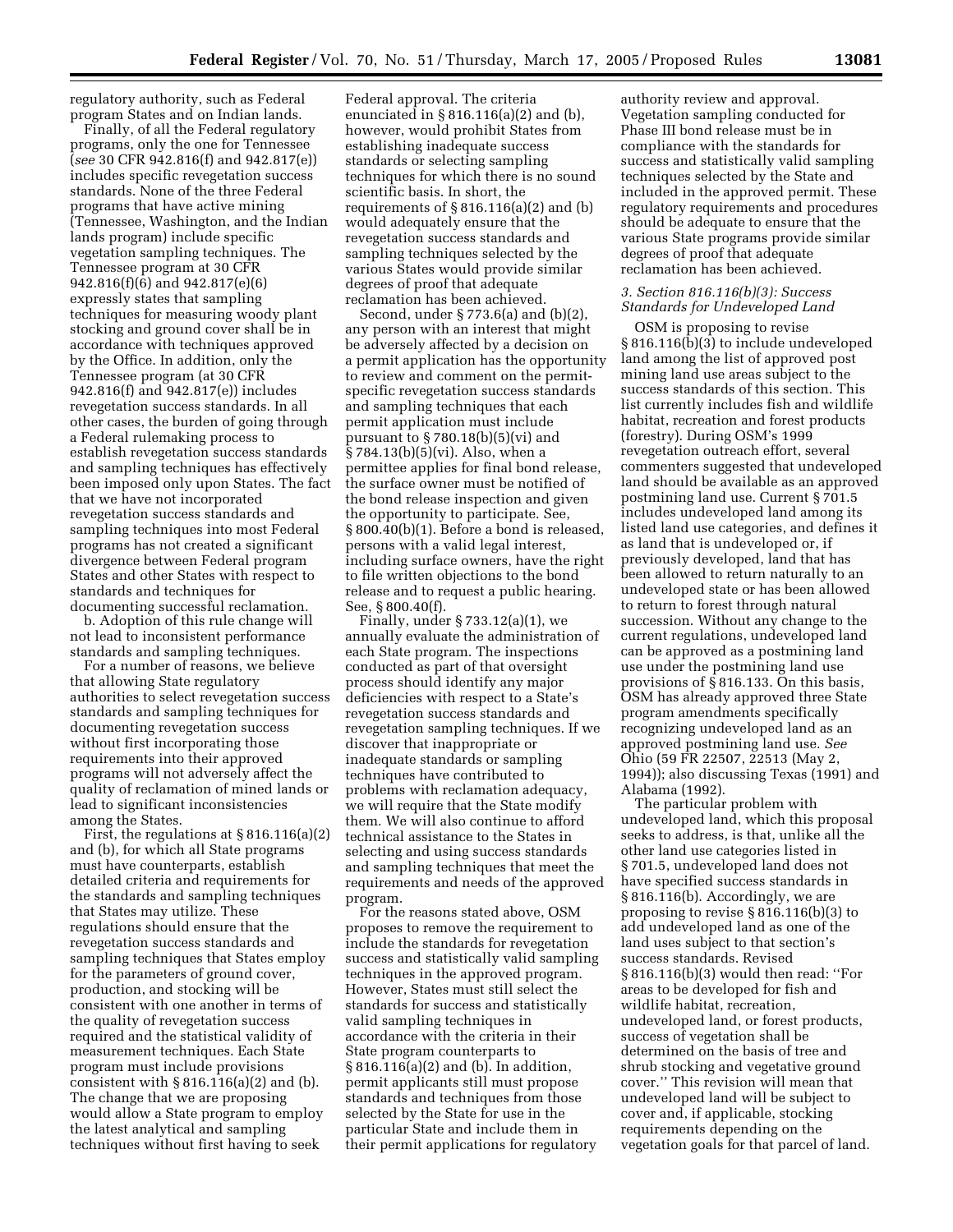The cover and stocking requirements of § 816.116(b)(3) are particularly appropriate criteria for evaluating the revegetation success of an undeveloped land use area, as they can be used to ensure the establishment of the seral species, *i.e.*, a community of mixed grasses, forbs, shrubs and trees, necessary to facilitate natural plant succession.

#### *4. Section 816.116(b)(3): Shelter Belts*

OSM is proposing to further revise § 816.116(b)(3) by removing shelter belts from among the list of postmining land uses subject to the success standards of that section. As noted above, § 816.116(b)(3) currently sets forth the success standard conditions for areas to be developed with an identified postmining land use of fish and wildlife habitat, recreation, forestry, and shelter belts. The longstanding problem of including shelter belts among the § 816.116(b)(3) postmining land use areas is that shelter belts are not a recognized land use, as defined at § 701.5, but rather are conservation practices used in support of land uses. As such, shelter belts are better dealt with under our regulations at § 816.116(c)(4) governing the use of normal husbandry practices.

Section  $816.116(c)(4)$  expressly permits the regulatory authority to allow the use of selective husbandry practices, excluding augmented seeding, fertilization, or irrigation, provided the regulatory authority obtains prior approval from the Director that the practices are normal husbandry practices for the area. This approval would not extend the period of responsibility for revegetation success and bond liability if the practices could be expected to continue as part of the postmining land use, or if discontinuance of the practices after the liability period expires would not reduce the probability of permanent revegetation success. In the September 2, 1983, preamble discussion of § 816.116(c)(4), OSM stated that the approved measures, *e.g.*, normal husbandry practices, must be normal conservation practices within the region for unmined lands having uses similar to the approved postmining land use of the disturbed area. 48 FR 48140, 40157.

The Natural Resources Conservation Service (NRCS) also considers shelter belts (also referred to as windbreaks) as conservation practices, not land uses, and defines them as linear plantings of single or multiple rows of trees or shrubs or sets of linear plants (NRCS Field Office Technical Guide (FOTG), Section IV, Conservation Practice Standard—Windbreak/Shelterbelt

Establishment, 380). Some of the purposes of shelter belts cited by that document include reducing soil erosion and protecting plants from wind, altering the microenvironment for enhancing plant growth, managing snow deposition, providing shelter for structures, livestock, and recreational areas, and enhancing wildlife habitat by providing travel corridors. From these cited purposes, it is also clear that the NRCS treats shelter belts as normal husbandry practices used in support of other land uses such as cropland, pastureland or recreation; not as land uses themselves. Another factor supporting the conclusion that shelter belts are more akin to normal husbandry practices than land uses is that shelter belts, like normal husbandry practices, require ongoing maintenance to ensure their functionality, including replacement of dead trees and shrubs, application of water as needed, thinning and pruning and application of nutrients.

Nonetheless, the 1979 and 1983 revegetation rules, without explanation, grouped shelter belts with wildlife, recreation, or forest uses other than commercial forest land uses in the § 816.117(c) success standards (44 FR 15311, 15414), and later with fish and wildlife habitat, recreation and forestry land uses in the § 816.116(b)(3) success standards (48 FR 40152, 40160). Notwithstanding this inclusion, one theme that ran throughout both those preambles and final rules, and which supports our proposed deletion of shelter belts from the § 816.116(b)(3) listed land uses, is that revegetation success was always to be judged on the effectiveness of the vegetation for the approved postmining land use. Because shelter belts have never been included among the land use categories listed in § 701.5, because shelter belts are defined as conservation practices not land uses by the NRCS, and because the recognized purpose and ongoing maintenance requirements of shelter belts are consistent with normal husbandry practices, we are proposing to remove shelter belts from the land use areas listed in § 816.116(b)(3). The use of shelter belts would instead be covered under the normal husbandry practice provision of § 816.116(c)(4). If the use of shelter belts is necessary in a given area to achieve the postmining land use, then, in accordance with the requirements of  $\S 816.116(c)(4)$ , the regulatory authority would need to identify shelter belts as a normal husbandry practice and include them in the approved regulatory program under § 732.17.

# *5. Section 816.116(b)(3)(ii): Tree and Shrub Stocking Standards*

OSM is proposing three minor revisions to the way operators may satisfy existing revegetation success standards for areas developed for fish and wildlife habitat, recreation, or forest product postmining land uses. For these postmining land uses, existing § 816.116(b)(3)(ii), commonly referred to as the ''80/60 rule,'' requires that, at the time of bond release, at least 80 percent of the trees and shrubs used to determine revegetation success must have been in place for 60 percent of the applicable minimum period of responsibility. In addition, the rule requires that trees and shrubs used to determine revegetation success must have been in place for not less than two growing seasons.

The response to OSM's 1999 revegetation and reforestation initiatives highlighted the fact that many mine operators perceived the 80/60 rule as not only being complex and confusing but also subject to uncertain implementation by State regulatory authorities. Furthermore, operators often perceived as unnecessarily difficult, costly, and time-consuming the need, under the 80/60 rule, for determining the length of time that individual trees and shrubs have been in place. As a result, in areas of greater than 26 inches of average annual precipitation (''humid areas'') where mined land could reasonably be reforested, the need for determining a tree's time in place has proven to be a significant disincentive for reforestation as operators have consistently avoided choosing the forestry postmining land use. Instead, operators tended to choose grazingland or pastureland, not forestry, in order to avoid application of the treecounting requirements of the 80/60 rule.

In areas of less than 26 inches or less of average annual precipitation (''semiarid areas'') where the planting of woody shrubs is often required under the approved postmining land use, the time in place requirement of the 80/60 rule was seen as posing a somewhat different problem. In these semi-arid areas, many of the planted or seeded woody shrub species undergo a continual process called ''suckering,'' by which multiple new aboveground stems are generated from the initial plant. However, it is not possible to document the time in place for these new suckers. Therefore, even though the sucker plant community may be vigorous and expanding, the individual suckers cannot be counted for purposes of meeting the 80/60 revegetation success count. Finally, in a related issue, both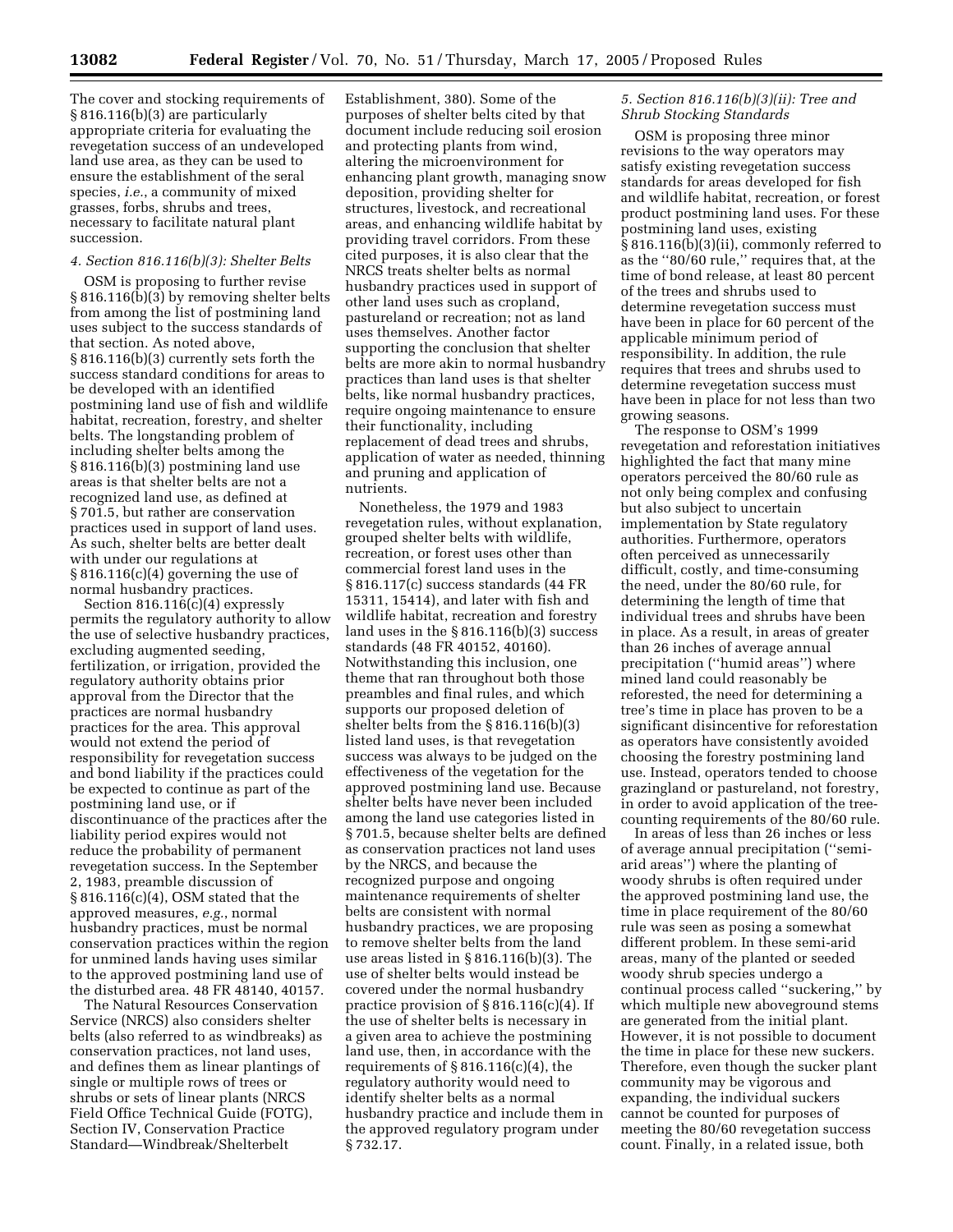operators and regulatory officials from both the humid and semi-arid precipitation areas questioned the wisdom of not being able to include volunteer plants of approved species in the 80/60 revegetation success count when it cannot be verified that the volunteer plants have been in place for not less than two growing seasons.

In an effort to address these concerns regarding implementation of the 80/60 rule, OSM proposes to add four sentences to the end of the existing language of  $\S 816.116(b)(3)(ii)$ . The first sentence would effectively eliminate the current potential need under the 80/60 rule for field verification of the time in place of individual plants. Instead, operators could document compliance with the 80/60 time-in-place requirements by comparing records of initial planting and replanting to the final count of individual plants. More specifically, the 80/60 time in place requirements could be met when the following easily documented facts were established: (1) The final field count shows that the requisite number of plants of approved species are in place; (2) records show that no woody species has been planted in the last 3 years of a 5-year responsibility period or 6 years of a 10-year responsibility period; (3) if replanting has occurred in the last 60% of the responsibility period, that planting records show that the number of plants replanted is below 20% of the total acceptable plant count; and (4) no woody species were planted during the last two years of the responsibility period. By establishing these facts, we believe that it is possible to make a numerical assessment of compliance with the 80/60 rule that is at least as accurate as could be obtained under the current laborious practice of having to determine the length of time that individual plants have been in place.

The second and third sentences that OSM is proposing to add to the existing rule language of  $\S 816.116(b)(3)(ii)$ would allow volunteer plants of approved species to be included in the 80/60 revegetation success count even when it cannot be verified that the volunteers are more than two years old. We believe this revision is consistent with section 515(b)(19) of the Act, which requires the operator to establish vegetation that is ''capable of selfregeneration and plant succession at least equal in extent of cover to the natural vegetation of the area.'' These volunteer plants represent either regeneration of species already present on the reclaimed area or invasion of native species from adjacent undisturbed areas, which is an indication of plant succession. Live

volunteer plants are as likely to continue to grow and mature as transplants of the same species that may be little more than two years old. Therefore, counting the first products of plant regeneration or invasion is a clear and reasonable indicator of successful reclamation and an appropriate revision to the 80/60 rule. OSM hopes that this and the prior revision will work together to encourage the choice of forestry, rather than grazingland or pastureland, as a postmining land use.

The fourth sentence that OSM is proposing to add to the existing rule language of § 816.116(b)(3)(ii) would allow individual suckers from woody shrubs to be counted as volunteer plants when it is evident the shrub community is vigorous and expanding. As is the case with other volunteer plants, OSM believes that counting individual suckers within a vigorous and expanding shrub community is a reasonable indicator of successful reclamation and an appropriate revision to the 80/60 rule.

#### *6. Section 816.116(c)(3): Timing of Revegetation Success Measurements*

We are proposing a further change to our revegetation regulations to bring the timing of revegetation success measurements for areas of 26 inches or less of average annual precipitation (''semi-arid areas'') into line with those for areas of greater than 26 inches of average annual precipitation (''humid areas''). In OSM's 1979 regulations, the timing of revegetation success measurements for arid areas at § 816.116(b)(1)(ii) was identical to that for humid areas at § 816.116(b)(1)(i). Both the humid and arid area regulations required that the revegetation success standards be equaled or exceeded for the last two consecutive years of the respective 5 and 10-year responsibility periods. 44 FR 15237, 15413 (March 13, 1979).

Later, in 1983, OSM revised its humid area regulation, redesignated as § 816.116(c)(2)(i), to require that revegetation success standards be equaled or exceeded during the growing season of the last year of the five-year responsibility period, or, if required by the regulatory authority, during the growing season of the last 2 consecutive years of the responsibility period. We did not, however, change its arid area regulation at  $\S 816.116(c)(3)(i)$ , which continued to require that the revegetation success standard be equaled or exceeded for the last 2 consecutive years of the 10-year responsibility period. 48 FR 40155, 40160 (September 2, 1983). The 1983 revision requiring revegetation

standards in humid areas to be equaled or exceeded during the growing season of the last year of the responsibility period was challenged by environmental and citizen groups. In 1985, the court remanded the challenged revision because the lack of supporting evidence in the record precluded a determination that the regulations supported the goals set forth in SMCRA. *In Re: Permanent Surface Mining Regulation Litigation (II)*, 620 F. Supp. 1519, 1564 (D.D.C. 1985).

In response to that remand, OSM promulgated the current rules at § 816.116(c)(2)(i) setting forth the periods for measuring revegetation success for humid areas. 53 FR 34636, 34643 (September 7, 1988). The new regulations required that revegetation success standards for grazingland, pastureland, or cropland postmining land uses be equaled or exceeded during any two years of the last five years of the responsibility period, except the first. In support of this relaxation from the 1979 ''last 2 consecutive years of the responsibility period'' standard, the 1988 preamble noted that the earlier 1983 preamble had cited the effect of year-to-year [climatic] variability on crop yields or other parameters that are highly sensitive to such conditions as justifying the requirement of two consecutive years of revegetation success. 48 FR 40155, 40156 (September 2, 1983). Notwithstanding, OSM reasoned that, relative to grazingland, pastureland, and cropland postmining land uses in humid areas, ''[m]easurement in nonconsecutive years avoids unduly penalizing the operator for the negative effects of

climatic variability.'' The 1988 preamble continued that "OSM  $*$   $*$   $*$  believe[s] that measurement over two years is important to attenuate the influences of climatic variability, but now realizes that consecutiveness imposes an unnecessary degree of regulatory rigidity.'' Furthermore, we argued that to require measurement of crop or pasture yields in the last year of the responsibility period would be an unnecessary rigid standard given the variability of weather conditions. 53 FR 34640 (September 7, 1988).

The 1988 revision also provided that, for humid areas, the revegetation success standards for postmining land uses other than grazingland, pastureland, and cropland, *e.g.*, forest products, fish and wildlife habitat, etc., be equaled or exceeded during the growing season of the last year of the responsibility period. Supporting this relaxation of the 1979 ''last two consecutive years of the responsibility standard,'' OSM reasoned that with a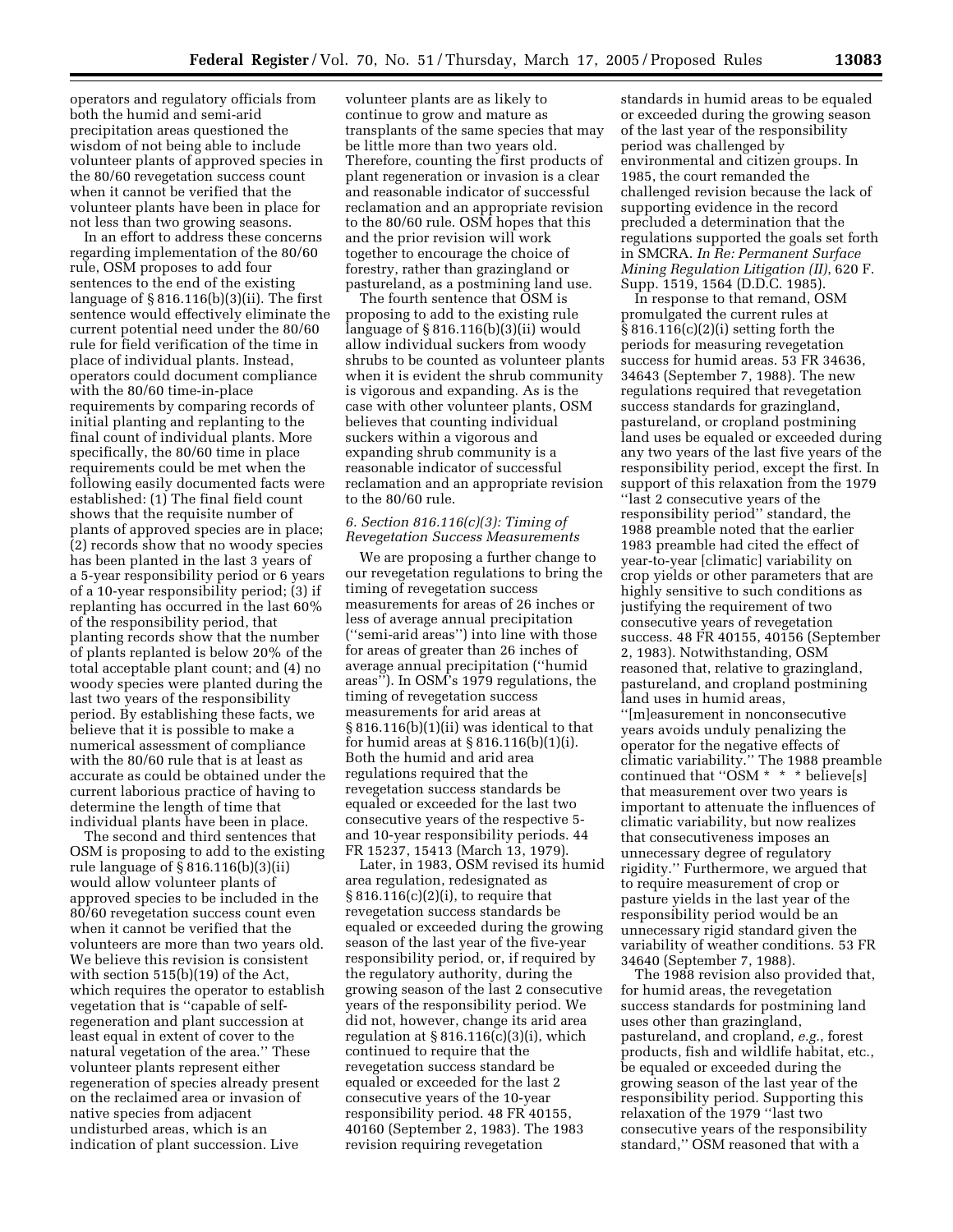forest ecosystem there exists a positive relationship between time and vegetative cover. Therefore, OSM concluded that, for forest-type ecosystems, the last year of the responsibility period would provide an accurate measurement of revegetation success. 53 FR 34641 (September 7, 1988). These revisions to the timing of revegetation success measurements for humid areas were not challenged.

The 1988 rulemaking did not, however, address the timing requirements for arid areas. Accordingly, the regulations for arid areas continued, as they had since 1979, to require that the revegetation success standards for all postmining land uses be equaled or exceeded during at least the last two consecutive years of the 10 year responsibility period.

After reviewing the 1988 preamble rationale that supported relaxation of the last two consecutive years requirement for humid areas, we have not found any persuasive reason why the same rationale would not equally apply to semi-arid areas. For example, for areas with postmining land uses other than grazingland, cropland, or pastureland, *e.g.*, forest products, fish and wildlife habitat, etc., determining vegetation success requires measurement of vegetative parameters that are not sensitive to short-term weather variations. With each of the ''other'' land uses, the vegetative measurements done for the last year of the responsibility period can be reasonably expected to represent the baseline for vegetative success in future years. This holds true whether the postmining land uses are located in a humid or arid area. For all postmining land uses, we believe that it is the uniqueness of the individual postmining land use and not the relative moisture of the area in which the land use is located that appropriately determines the number and spacing of the years for which vegetation success must be measured.

Accordingly, we are proposing to revise the agency's regulations for arid areas at  $\S 816.116(c)(3)(i)$  to comport with its regulations for humid areas at § 816.116(c)(2)(i). The revised rules for arid areas would provide that the vegetation parameters identified in paragraph (b) of that section for grazingland, pastureland, or cropland shall equal or exceed the approved success standard during the growing season of any 2 years after year 6 of the responsibility period. Areas approved for other uses identified in paragraph (b) of that section would have to equal or exceed the applicable success standard

during the growing season of the last year of the responsibility period.

Revising the revegetation rules in this manner makes the rigor of § 816.116(c)(3)(i) for areas receiving 26 inches or less of annual precipitation, similar to  $\S 816.116(c)(2)(i)$  for areas receiving more than 26 inches of annual precipitation. For the sake of further consistency, we are also proposing to revise our regulations governing the timing of revegetation success measurement for lands eligible for remining. Thus, the rules for lands in arid areas at § 816.116(c)(3)(ii) would be revised to comport with those for lands in humid areas at § 816.116(c)(2)(ii). Both rules would then require that revegetation standards be met or exceeded during the growing season of the last year of responsibility period.

#### **III. How Do I Submit Comments on the Proposed Rule?**

*Electronic or Written Comments:* If you submit written comments, they should be specific, confined to issues pertinent to the proposed rule, and explain the reason for any recommended change(s). We appreciate any and all comments, but those most useful and likely to influence decisions on a final rule will be those that either involve personal experience or include citations to and analyses of SMCRA, its legislative history, its implementing regulations, case law, other pertinent State or Federal laws or regulations, technical literature, or other relevant publications.

Except for comments provided in an electronic format, you should submit three copies of your comments if possible. We will not consider anonymous comments. We cannot ensure that comments received after the close of the comment period (*see* **DATES**) or at locations other than those listed above (*see* **ADDRESSES**) will be considered or included in the Administrative Record.

*Availability of Comments:* Our practice is to make comments, including names and home addresses of respondents, available for public review during regular business hours at the OSM Administrative Record Room (*see* **ADDRESSES**). Individual respondents may request that we withhold their home address from the rulemaking record, which we will honor to the extent allowable by law. There also may be circumstances in which we would withhold from the rulemaking record a respondent's identity, to the extent allowed by law. If you wish us to withhold your name and/or address, you must state this prominently at the beginning of your comment. Individuals

making such a request should submit their comments by regular mail and not by e-mail. We will make all submissions from organizations or businesses, and from individuals identifying themselves as representatives or officials of organizations or businesses, available for public inspection in their entirety.

*Public hearings:* We will hold a public hearing on the proposed rule upon request only. The time, date, and address for any hearing will be announced in the **Federal Register** at least 7 days prior to the hearing.

Any person interested in participating at a hearing should inform Mr. Robert Postle (*see* **FOR FURTHER INFORMATION CONTACT**), either orally or in writing by 5 p.m., eastern time, on April 7, 2005. If no one has contacted Mr. Postle to express an interest in participating in a hearing by that date, a hearing will not be held. If only one person expresses an interest, a public meeting rather than a hearing may be held, with the results included in the Administrative Record.

The public hearing will continue on the specified date until all persons scheduled to speak have been heard. If you are in the audience and have not been scheduled to speak and wish to do so, you will be allowed to speak after those who have been scheduled. We will end the hearing after all persons scheduled to speak and persons present in the audience who wish to speak have been heard. To assist the transcriber and ensure an accurate record, we request, if possible, that each person who testifies at a public hearing provide us with a written copy of his or her testimony.

#### **IV. Procedural Matters and Required Determinations**

# *Executive Order 12866—Regulatory Planning and Review*

This document is considered a significant rule and is subject to review by the Office of Management and Budget (OMB) under Executive Order 12866.

a. This rule will not have an effect of \$100 million or more on the economy. It will not adversely affect in a material way the economy, productivity, competition, jobs, the environment, public health or safety, or State, Tribal, or local governments or communities. The revisions to the regulations governing topsoil replacement and revegetation success standards will not have an adverse economic impact on the coal industry or State regulatory authorities. During any given year, approximately 880 operators conduct vegetation sampling for bond release. The revisions may reduce operating expenses for coal operators by reducing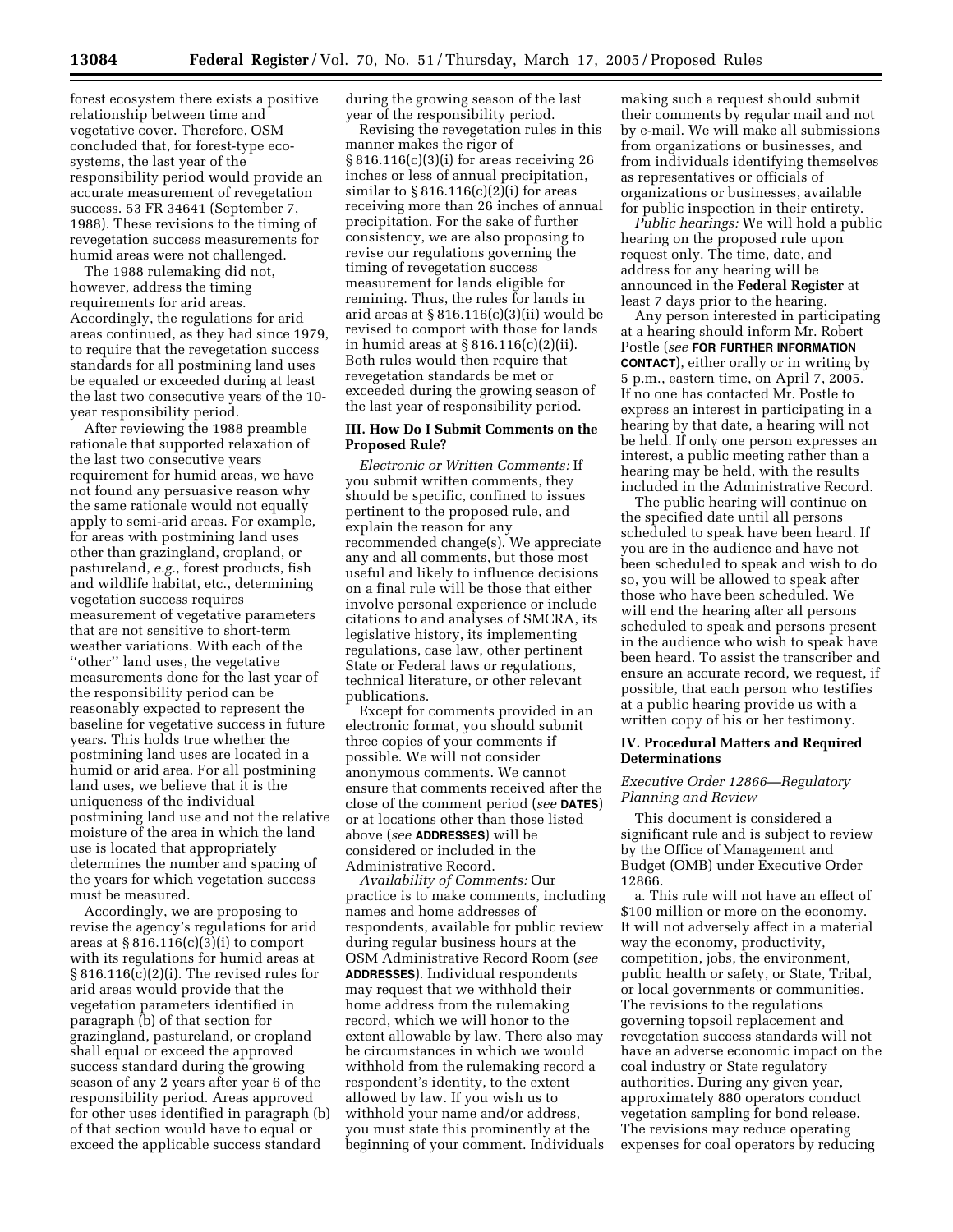the time needed to conduct revegetation evaluations and expediting bond release. The estimated reduction in costs is unquantifiable. OSM estimates that approximately two State regulatory authorities will modify their standards for revegetation success during a year, requiring approximately 100 hours to complete each modification for submission to OSM. At an average wage rate of \$30 per hour, the annual cost savings for each State regulatory authority would be \$3,000 (100 hours/ report  $\times$  \$30), or \$6,000 for all States.

b. This rule will not create a serious inconsistency or otherwise interfere with an action taken or planned by another agency.

c. This rule does not alter the budgetary effects of entitlements, grants, user fees, or loan programs or the rights or obligations of their recipients.

d. The proposed revisions to our topsoil replacement and revegetation success standards may raise novel legal or policy issues, which is why the rule is considered significant by OMB under Executive Order 12866.

# *Executive Order 13211—Actions Concerning Regulations That Significantly Affect Energy Supply, Distribution, or Use*

This rule is not considered a significant energy action under Executive Order 13211. The proposed revisions to our regulations that govern topsoil replacement and revegetation success standards notice will not have a significant affect on the supply, distribution, or use of energy.

#### *Regulatory Flexibility Act*

The Department of the Interior certifies that this rule will not have a significant economic impact on a substantial number of small entities under the Regulatory Flexibility Act (5 U.S.C. 601 *et seq.*). The proposed revisions are not expected to have an adverse economic impact. Some of the revisions may facilitate bond release resulting in a reduction in operating costs for coal operators. Further, the rule produces no adverse effects on competition, employment, investment, productivity, innovation, or the ability of United States enterprises to compete with foreign-based enterprises in domestic or export markets.

## *Small Business Regulatory Enforcement Fairness Act*

This rule is not a major rule under 5 U.S.C. 804(2), the Small Business Regulatory Enforcement Fairness Act. For the reasons previously stated, this rule:

a. Does not have an annual effect on the economy of \$100 million or more.

b. Will not cause a major increase in costs or prices for consumers, individual industries, Federal, State, or local government agencies, or geographic regions

c. Does not have significant adverse effects on competition, employment, investment, productivity, innovation, or the ability of U.S.-based enterprises to compete with foreign-based enterprises for the reasons stated above.

#### *Unfunded Mandates Reform Act*

This rule does not impose an unfunded mandate on State, Tribal, or local governments or the private sector of more than \$100 million per year. The rule does not have a significant or unique effect on State, Tribal, or local governments or the private sector. A statement containing the information required by the Unfunded Mandates Reform Act (2 U.S.C. 1534) is not required.

#### *Executive Order 12630—Takings*

The revisions to the regulations governing topsoil replacement and revegetation success standards do not have any significant takings implications under Executive Order 12630. Therefore, a takings implication assessment is not required.

#### *Executive Order 13132—Federalism*

In accordance with Executive Order 13132, the rule does not have significant federalism implications to warrant the preparation of a federalism assessment for the reasons discussed above.

#### *Executive Order 12988—Civil Justice Reform*

In accordance with Executive Order 12988, the Office of the Solicitor has determined that this rule does not unduly burden the judicial system and meets the requirements of sections 3(a) and 3(b)(2) of the Order.

### *Executive Order 13175—Consultation and Coordination With Indian Tribal Governments*

In accordance with Executive Order 13175, we have evaluated the potential effects of this rule on federally recognized Indian Tribes and have determined that the proposed revisions to our regulations that govern topsoil replacement and revegetation success standards would not have substantial direct effects on the relationship between the Federal Government and Indian Tribes, or on the distribution of power and responsibilities between the Federal Government and Indian Tribes.

#### *Paperwork Reduction Act*

We have determined that this rule does not substantially alter the currently approved collections of information authorized by the Office of Management and Budget under 44 U.S.C. 3501 *et seq.* OMB has previously approved the collection activities and assigned clearance number 1029–0047 for 30 CFR parts 816 and 817.

#### *National Environmental Policy Act*

OSM has prepared a draft environmental assessment (EA) of this proposed rule and has made a tentative finding that it would not significantly affect the quality of the human environment under section 102(2)(C) of the National Environmental Policy Act of 1969 (NEPA), 42 U.S.C. 4332(2)(C). It is anticipated that a finding of no significant impact (FONSI) will be made for the final rule in accordance with OSM procedures under NEPA. The draft EA is on file in the OSM Administrative Record at the address specified previously (*see* **ADDRESSES**). The EA will be completed and a finding made on the significance of any resulting impacts before we publish the final rule.

#### *Clarity of This Regulation*

Executive Order 12866 requires each agency to write regulations that are easy to understand. We invite your comments on how to make this proposed rule easier to understand, including answers to questions such as the following: (1) Are the requirements in the proposed rule clearly stated? (2) Does the proposed rule contain technical language or jargon that interferes with its clarity? (3) Does the format of the proposed rule (grouping and order of sections, use of headings, paragraphing, etc.) aid or reduce its clarity? (4) Would the rule be easier to understand if it were divided into more (but shorter) sections? (A ''section'' appears in bold type and is preceded by the symbol ''§ '' and a numbered heading; for example, § 816.116. (5) Is the description of the proposed rule in the **SUPPLEMENTARY INFORMATION** section of this preamble helpful in understanding the proposed rule? What else could we do to make the proposed rule easier to understand? Send a copy of any comments that concern how we could make this proposed rule easier to understand to: Office Regulatory Affairs, Department of the Interior, Room 7229, 1849 C Street, NW., Washington, DC 20240. You may also e-mail the comments to this address: *Exsec@ios.doi.gov*.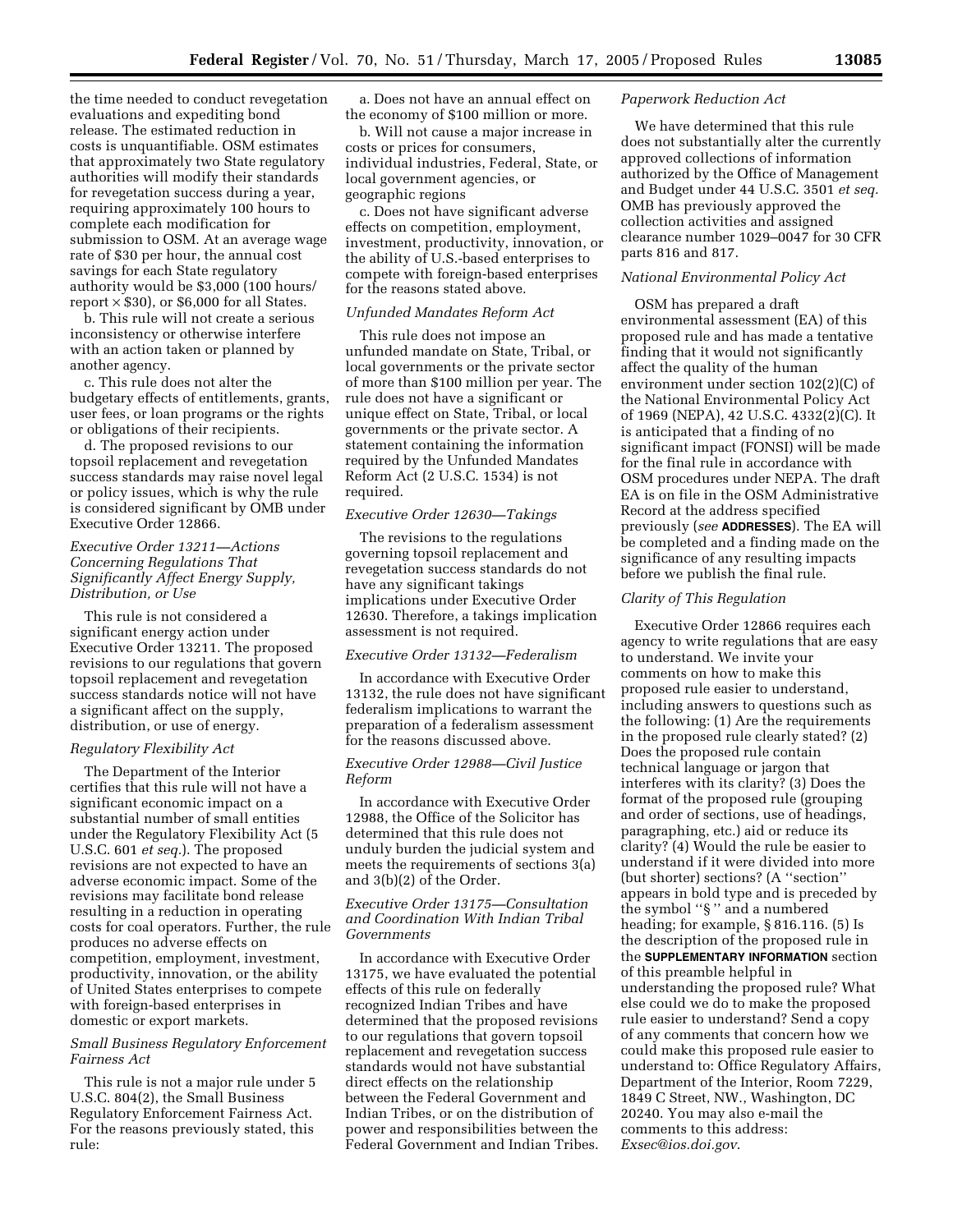# **List of Subjects**

# *30 CFR 816*

Environmental protection, Reporting and recordkeeping requirements, Surface mining.

#### *30 CFR Part 817*

Environmental protection, Reporting and recordkeeping requirements, Underground mining.

Dated: January 24, 2005.

#### **Rebecca W. Watson,**

*Assistant Secretary, Land and Minerals Management.*

For the reasons given in the preamble, we propose to amend 30 CFR parts 816 and 817 as set forth below.

# **PART 816—PERMANENT PROGRAM PERFORMANCE STANDARDS— SURFACE MINING ACTIVITIES**

1. The authority citation for part 816 continues to read as follows:

**Authority:** 30 U.S.C. 1201 *et seq.*; and sec. 115 of Pub. L. 98–146.

2. In § 816.22, revise paragraph  $(d)(1)(i)$  to read as follows:

#### **§ 816.22 Topsoil and subsoil.**

- \* \* \* \* \*
- (d) \* \* \*
- $(1) * * * *$

(i) Achieves an approximately uniform, stable thickness when consistent with the approved postmining land use, contours, and surface-water drainage systems. Soil thickness may also be varied to the extent such variations help meet the specific revegetation goals identified in the permit.

 $\star$ 

3. Amend § 816.116 as follows:

a. Revise paragraph (a)(1);

b. Revise the first sentence of

paragraph (b)(3) introductory text; c. Add four sentences to the end of

paragraph (b)(3)(ii);

d. Revise paragraphs (c)(3)(i) and (ii).

#### **§ 816.116 Revegetation: Standards for success.**

 $(a) * * * *$ 

(1) Standards for success and statistically valid sampling techniques for measuring success shall be selected by the regulatory authority.

- $\star$   $\qquad$   $\star$   $\qquad$   $\star$ (b) \* \* \*
- \* \* \* \* \*

(3) For areas to be developed for fish and wildlife habitat, recreation, undeveloped land, or forest products, success of vegetation shall be determined on the basis of tree and shrub stocking and vegetative ground cover. \* \* \*

 $(i) * * * *$ 

 $(i)$ <sup>\*</sup> \* \* The requirements of this section apply to trees and shrubs that have been seeded or transplanted and can be met when records of woody vegetation planted show that no woody plants were planted during the last 2 growing seasons of the responsibility period and, if any replanting of woody plants took place during the responsibility period, the total number planted during the last 60% of that period is less than 20% of the total number of woody plants required. Any replanting must be by means of transplants to allow for adequate accounting of plant stocking. This final accounting may include volunteer trees and shrubs of approved species. Volunteer trees and shrubs of approved species shall be deemed equivalent to planted specimens 2 years of age or older and can be counted towards success. Suckers on shrubby vegetation can be counted as volunteer plants when it is evident the shrub community is vigorous and expanding.

- $\star$   $\star$   $\star$
- $(c) * * * *$
- $(3) * * * *$

(i) Ten full years, except as provided in paragraph (c)(3)(ii) of this section. The vegetation parameters identified in paragraph (b) of this section for grazingland, pastureland, or cropland shall equal or exceed the approved success standard during the growing season of any 2 years after year 6 of the responsibility period. Areas approved for the other uses identified in paragraph (b) of this section shall equal or exceed the applicable success standard during the growing season of the last year of the responsibility period.

(ii) Five full years for lands eligible for remining included in permits issued before September 30, 2004, or any renewals thereof. To the extent that the success standards are established by paragraph (b)(5) of this section, the lands shall equal or exceed the standards during the growing season of the last year of the responsibility period. \* \* \* \* \*

# **PART 817—PERMANENT PROGRAM PERFORMANCE STANDARDS— UNDERGROUND MINING ACTIVITIES**

4. The authority citation for part 817 continues to read as follows:

**Authority:** 30 U.S.C. 1201 *et seq.*

5. In § 817.22, revise paragraph  $(d)(1)(i)$  to read as follows:

# **§ 817.22 Topsoil and subsoil.**

\* \* \* \* \* (d) \* \* \*

 $(1) * * * *$ 

(i) Achieves an approximately uniform, stable thickness when consistent with the approved postmining land use, contours, and surface-water drainage systems. Soil thickness may also be varied to the extent such variations help meet the specific revegetation goals identified in the permit.<br> $*$ 

\* \* \* \* \*

6. Amend § 817.116 as follows:

- a. Revise paragraph (a)(1);
- b. Revise the first sentence of
- paragraph (b)(3) introductory text; c. Add four sentences to the end of

paragraph (b)(3)(ii); d. Revise paragraphs (c)(3)(i) and (ii).

#### **§ 817.116 Revegetation: Standards for success.**

 $(a) * * * *$ 

(1) Standards for success and statistically valid sampling techniques for measuring success shall be selected by the regulatory authority.

- \* \* \* \* \* (b) \* \* \*
- \* \* \* \* \*

(3) For areas to be developed for fish and wildlife habitat, recreation, undeveloped land, or forest products, success of vegetation shall be determined on the basis of tree and shrub stocking and vegetative ground cover.  $* * * *$ 

 $(i) * * * *$ 

(ii)  $*$   $*$   $*$  The requirements of this section apply to trees and shrubs that have been seeded or transplanted and can be met when records of woody vegetation planted show that no woody plants were planted during the last 2 growing seasons of the responsibility period and, if any replanting of woody plants took place during the responsibility period, the total number planted during the last 60% of that period is less than 20% of the total number of woody plants required. Any replanting must be by means of transplants to allow for adequate accounting of plant stocking. This final accounting may include volunteer trees and shrubs of approved species. Volunteer trees and shrubs of approved species shall be deemed equivalent to planted specimens 2 years of age or older and can be counted towards success. Suckers on shrubby vegetation can be counted as volunteer plants when it is evident the shrub community is vigorous and expanding.

- \* \* \* \* \*
	- $(c) * * * *$
	- $(3) * * * *$

(i) Ten full years, except as provided in paragraph (c)(3)(ii) of this section.